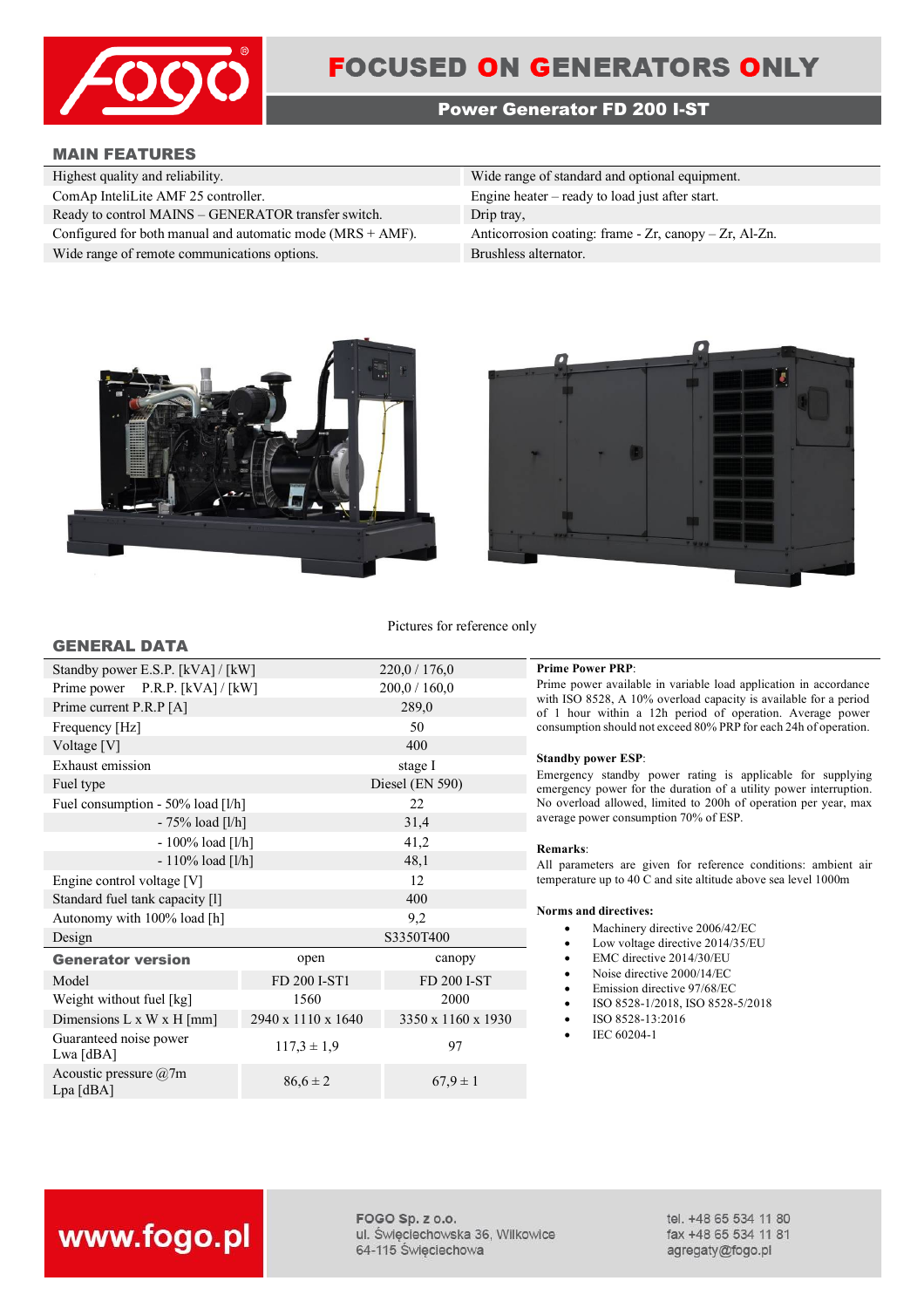

### **Power Generator FD 200 I-ST**

### **STANDARD CONTROLLER**

| Controller type: ComAp InteliLite AMF 25                                      |  |  |
|-------------------------------------------------------------------------------|--|--|
| Easy to operate, intuitive graphical interface                                |  |  |
| Real time clock with battery supply                                           |  |  |
| Stan-by and Prime power applications, AMF function available                  |  |  |
| Flexible event based history with up to 350 events                            |  |  |
| 3 Phase generator current measurement                                         |  |  |
| Generator and Mains phase voltage measurement                                 |  |  |
| Active/reactive power measurement                                             |  |  |
| Active and reactive energy counter                                            |  |  |
| Running hours counter, multipurpose flexible timers                           |  |  |
| Battery charging alternator circuit connection                                |  |  |
| Comprehensive gen-set protections                                             |  |  |
| Wide range of communication capabilities including :                          |  |  |
| CAN and USB on board                                                          |  |  |
| Internet access using Ethernet, GPRS or 4G module<br>$\overline{\phantom{0}}$ |  |  |
| Support for Modbus and SNMP protocols                                         |  |  |
| Cloud-based monitoring and control via WebSupervisor                          |  |  |

Active SMS or e-mails (module required) Geofencing and tracking via WebSupervisor Operating temperature -20 + 70°C IP65 operator interface protection



### **ENGINE ALTERNATOR**

| <b>Brand</b>                | FPT (Iveco)       | Nominal Voltage [V]                | 400               |
|-----------------------------|-------------------|------------------------------------|-------------------|
| Type                        | NEF67TM7          | Nominal power factor (cos phi)     | 0,8               |
| Made in                     | Italy             | Ambient temperature, altitude      | 40 °C, 1000m AMSL |
| Engine power [kW]           | 176,5             | Nominal Power [kVA]                | 200,0             |
| Emission standard*          | stage I           | IP protection                      | IP $23$           |
| Rotation per minute [rpm]   | 1500              | No of bearing                      | single bearing    |
| Engine governor             | mechanical        | Coupling                           | direct            |
| Governor class**            | G <sub>2</sub>    | Technology                         | brushless         |
| Displacement [1]            | 6,7               | Short circuit maintaining capacity | 270% 10s          |
| No of cylinder              | 6                 | Efficiency [%]                     | 93,0              |
| Fuel system                 | direct injection  | Insulation class                   | H                 |
| Electrical system [V]       | 12                | Total harmonic content THD [%]     | 2,5               |
| Cooling system capacity [1] | 25,5              | Reactance Xd'' [%]                 | 14,2              |
| Oil pan capacity [1]        | 17,2              | Voltage regulator type             | DVR, digital      |
| Fuel type                   | Diesel $(EN 590)$ | Voltage measurement                | 3 phase           |
|                             |                   | Voltage accuracy [%]               | $+/- 0.25$        |
|                             |                   | AVR supply system                  | auxiliary winding |

\* According directive 97/68/WE non road mobile machinery engine emission.<br>\*\* According PN-ISO 8528-5/2018

**\*\*** According PN-ISO 8528-5/2018



FOGO Sp. z o.o. ul. Święciechowska 36, Wilkowice 64-115 Święciechowa

tel. +48 65 534 11 80 fax +48 65 534 11 81 agregaty@fogo.pl

AVR supply system (optional) PMG Made in EU